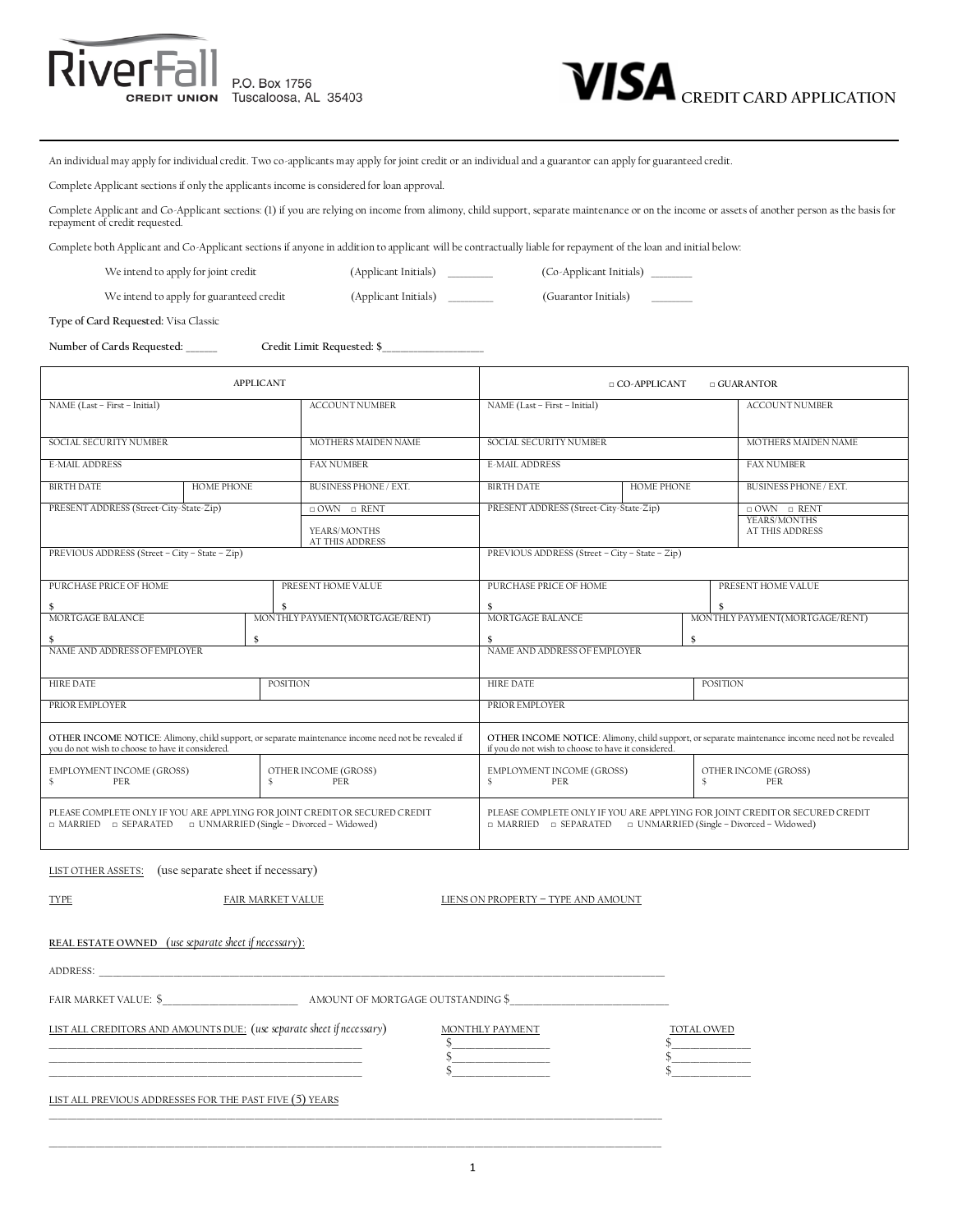

P.O. Box 1756<br>Tuscaloosa, AL 35403<br>**CREDIT CARD** APPLICATION

IF RENTING, NAME OF LANDLORD: \_\_\_\_\_\_\_\_\_\_\_\_\_\_\_\_\_\_\_\_\_\_\_\_\_\_\_\_\_\_\_\_\_\_\_\_\_\_\_\_\_\_\_\_\_ MONTHLY RENT: \_\_\_\_\_\_\_\_\_\_\_\_\_\_\_\_\_\_\_\_\_\_\_\_\_\_\_\_\_\_\_

If the answer to any of the following questions is YES, please furnish an explanation on a separate sheet of paper.

| ARE THERE ANY OUTSTANDING JUDGMENTS,                                                                                        |                                                                          | APPLICANT | CO-APPLICANT            |  |  |  |
|-----------------------------------------------------------------------------------------------------------------------------|--------------------------------------------------------------------------|-----------|-------------------------|--|--|--|
| GARNISHMENTS, OR LEGAL PROCEEDINGS<br>PENDING AGAINST YOU?                                                                  |                                                                          |           | $\Box$ YES<br>$\Box$ NO |  |  |  |
| IN THE PAST FOURTEEN (14) YEARS HAVE                                                                                        |                                                                          |           | $\Box$ YES $\Box$ NO    |  |  |  |
| HAVE YOU HAD ANY PROPERTY REPOSSESSED,<br>FORECLOSED UPON OR GIVEN TITLE OR A DEED<br>IN LIEU OF FORECLOSURE OR SURRENDERED |                                                                          |           |                         |  |  |  |
|                                                                                                                             |                                                                          |           | $\Box$ YES $\Box$ NO    |  |  |  |
|                                                                                                                             |                                                                          |           | $\Box$ YES<br>$\Box$ NO |  |  |  |
| AUTHORIZED USERS, if any:                                                                                                   |                                                                          |           |                         |  |  |  |
| NAME NAME                                                                                                                   |                                                                          |           |                         |  |  |  |
|                                                                                                                             | NAME ; SOCIAL SECURITY NO.: ; ; ; DATE OF BIRTH ; ; PRIMARY CONTACT NO.: |           |                         |  |  |  |

## LOAN APPLICATION SIGNATURES

All the information in this application is true. I understand that Section 1014 Title 1 B U.S. Code makes it a federal crime to knowingly make a false statement on this application. You have my permission to check it You may retain this application even if not approved.

I authorize you to obtain my credit report for the purposes of evaluating this application and to obtain subsequent credit reports on an on-going basis in connection with this transaction. And for all other legitimate purposes, such as reviewing my accounts or taking collection action on this account.

**Permission to contact:** By providing a wireless telephone number ie., cell phone), I consent to receiving calls, including autodialed and prerecorded message calls, from the credit union or Its third party debt collector at that number.

You agree that if you are approved for a Visa Credit card that your use of the card will bind you to the "RiverFall Credit Union Credit Card Agreement – Terms and Conditions of the Account" that you receive. You hereby acknowledge that you have removed the attached "RiverFall Credit Union Credit Card Agreement – Terms and Conditions of the Account" and will retain same for your records.

## **CAUTION: IT IS IMPORTANT THAT YOU THROUGHLY READ THE CONTRACT BEFORE YOU SIGN IT.**

| SIGNATURE OF APPLICANT | <b>DATE</b> | SIGNATURE OF APPLICANT | <b>DATE</b> |
|------------------------|-------------|------------------------|-------------|
|                        |             | <b>A</b>               |             |

|                        |                                                                 |                            |           | FOR CREDIT UNION USE ONLY |              |              |                                          |             |
|------------------------|-----------------------------------------------------------------|----------------------------|-----------|---------------------------|--------------|--------------|------------------------------------------|-------------|
| <b>DATE</b>            | $\Box$ APPROVED<br>$\Box$ DENIED(ADVERSE<br>ACTION NOTICE SENT) | <b>APPROVED</b><br>LIMITS: | SIGNATURE | LINE OF CREDIT            | <b>OTHER</b> | <b>OTHER</b> | <b>DEBT RATIO/SCORE</b><br><b>BEFORE</b> | AFTER       |
| LOAN OFFICER COMMENTS: |                                                                 |                            |           |                           |              |              |                                          |             |
| <b>SIGNATURES</b>      |                                                                 |                            |           |                           |              |              |                                          |             |
|                        |                                                                 |                            |           |                           |              |              |                                          |             |
|                        |                                                                 | DATE                       |           |                           |              |              |                                          | <b>DATE</b> |

**For oral disclosures regarding the Military Lending Act, please contact us at (800) 331-9880.**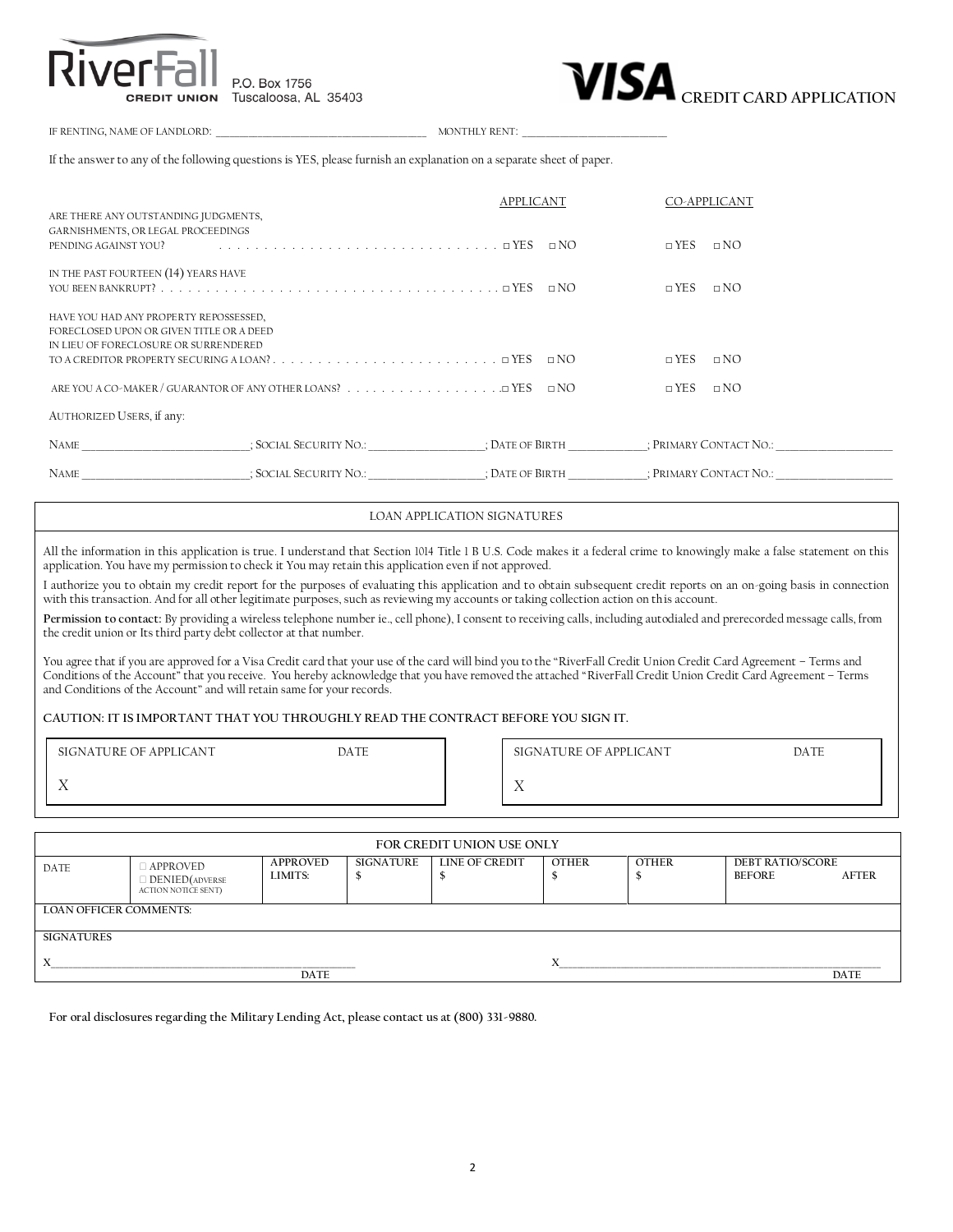



# **RIVERFALL CREDIT UNION CREDIT CARD AGREEMENT - TERMS AND CONDITIONS OF THE ACCOUNT**

In this Agreement, the words "you" and "your" mean each and all of those who apply for a credit card or who sign this Agreement. "Credit Union", "we", "us" and "our" means RiverFall Credit Union. "Card" means the credit card and any duplicates and renewals we issue. "Account" means your credit card line of credit account with us.

CREDIT CARD AGREEMENT: You acknowledge receipt of and agree to the terms of this Agreement by using the Card or retaining the Card. If you do not agree to the terms of this Agreement, you must immediately cut the Card in half, call us at 205-759-1505 and deliver the destroyed card to us. You agree we may revoke the Card and Account at any time without notice to you.

**1. Responsibility.** If we issue you a Card, you agree to repay all debts and finance charges arising from the use of the Card/Account (including any fees associated with your use). Each of you will be jointly and severally responsible for repayment. You also agree to be fully responsible for any use of the Card/Account by anyone else, including minors, to whom you give the Card/Account information (including any fees associated with the use of the Card/Account) and this responsibility continues until the Card is recovered and the Account is cancelled by us. You cannot disclaim responsibility by notifying us, but we will close the Account for new transactions if you so request if you return all Cards. Your obligation to pay the Account balance continues even though an agreement, divorce decree or other court judgment to which we are not a party may direct you or one of the other persons responsible to pay the Account. Any person using the Card is jointly responsible with you for charges he or she makes, and if that person signs the Card, he or she becomes a party to this Agreement and is also jointly responsible for all charges on the Account. You agree not to use the card for any illegal purpose whatsoever, including illegal internet gambling, but you agree to repay the amount of any such transaction made by you or someone you authorized.

**2. Lost Card Notification.** If you believe the Card has been lost or stolen, you agree that you will immediately call us at 855-293-2458.

**3. Liability for Unauthorized Use.** You may be liable for the unauthorized use of your Card depending on the circumstances. You will not be liable for unauthorized use that occurs after you notify the Credit Union, orally or in writing, of the loss, theft, or possible unauthorized use. In any case, your liability will not exceed \$50.00. Such liability limits do not apply when the Card/Account is used to make an electronic funds transfer. If you authorize someone to use your Card/Account for any purpose at any time, then any use of the Card/Account by that person at any time thereafter is not unauthorized even if it exceeds the authority given. You may terminate the authority given to another person only by notifying us. Depending upon the circumstances, you may qualify for zero liability under the Visa zero liability program. Please contact Visa for details.

4. Credit Line. If we approve your application, we will establish a self-replenishing line of credit for you and notify you of its amount when we issue the Card. You agree not to let the Account balance exceed this approved credit line. Each payment you make on the Account will restore your credit line by the amount of the payment which is applied to principal. If you request an increase in your credit line, we may require you to make your request in writing before considering your request. We may, at any time and for any reason not prohibited by law, reduce your credit line from time to time, refuse to make an advance or revoke your card and terminate this Agreement. Good cause includes your failure to comply with this agreement or our adverse reevaluation of your creditworthiness. You may also terminate this Agreement at any time, but termination by either you or us does not affect your obligation to pay the account balance. The Cards remain our property, and you must recover and surrender to us all Cards upon our request and upon termination of this Agreement.

**5. Credit Information.** You authorize us to investigate your credit standing when opening, renewing or reviewing your Account, and you authorize us to disclose information regarding your Account to credit bureaus and other creditors who inquire of us about your credit standing.

6. Payments. Each month you must pay at least the minimum payment shown on your statement by the date specified on the statement or no later than 25 days from the statement closing date, whichever is later. If your statement says the payment is "Now Due," your payment is due no later than 25 days from the statement closing date. You may pay more frequently, pay more than the minimum payment or pay the Total Statement Balance in full. If you make extra or larger payments, you are still required to make at least the minimum payment each month your Account has a balance (other than a credit balance). The minimum payment is 5.00% of your Total Statement Balance or \$25.00, whichever is greater. The Credit Union also has the right to demand immediate payment of any amount by which you are over your credit limit. Subject to applicable law, your payments may be applied to what you owe the Credit Union in any manner the Credit Union chooses. If payment is not received by the Credit Union on or before the due date, then you agree to pay the late payment fee disclosed to you.

7. Disputed Debts. You agree not to attempt to settle a disputed debt by making a partial payment without obtaining our prior written permission to do so. You agree that any payment concerning a disputed debt, including an instrument tendered as full satisfaction of a debt, will be sent to Attn: Card Services, RiverFall Credit Union, PO Box 1756, Tuscaloosa, AL 35403-1756.

**8. FINANCE CHARGE.** The FINANCE CHARGE is the amount of money that you pay for the money you borrow.The FINANCE CHARGE will be the currently effective ANNUAL PERCENTAGE RATE (APR) that is disclosed to you in the Truth In Lending disclosure or any subsequent change in terms. You have a 25 day grace (no FINANCE CHARGE) period on your purchase balance and for new purchases if you paid the Total New Balance for purchases on your last statement by the end of the grace period. You also have a 25 day grace period for new purchases if you did not have a purchase balance on your last statement. The grace period starts on the statement closing date. If you do not pay the Total New Balance for purchases by the end of the grace period, the FINANCE CHARGE will be imposed on the unpaid purchase balance from the first day of the next billing cycle and on new purchases from the date of the transaction. The FINANCE CHARGE is imposed on cash advances, balance transfers, and convenience checks from the date of the transaction on your Account. Separate average daily balances are calculated for purchases, cash advances/convenience checks, and balance transfers. We figure the FINANCE CHARGE on your Account by applying the periodic rate to the "average daily balance" of your account (including current transactions). To get the "average daily balance" we take the beginning balance of your account each day, add any new purchases/advances/balance transfers, and subtract any payments or credits. This gives us the daily balance. Then, we add up all the daily balances for the billing cycle and divide the total by the number of days in the billing cycle. This gives us the "average daily balance." The FINANCE CHARGE will continue to accrue on your Account until what you owe under this Agreement is paid in full.

**9. Interest.** The periodic (interest) rates applicable to your Card/Account are disclosed on the Disclosure which accompanies this Agreement. If your rate is variable, we will add a margin, depending on your credit score, to the index to get the APR applicable to your Card/Account. If variable, the index used to establish the rate is the Prime Rate reported by the Federal Reserve on the first business day of the month prior to the month in which the rate will take effect. Changes in the variable rate will apply to the entire balance outstanding as of the date of the change. There is no limit on the amount by which variable rates may increase, except that we will not charge a rate that exceeds the maximum allowed by law.

**10. Default.** You will be in default if you fail to make any minimum payment or other required payment by the date that it is due. You will also be in default if (a) your ability to repay us is materially reduced by a change in your employment, an increase in your obligations, bankruptcy or insolvency proceedings involving you, your death or your failure to abide by this Agreement, (b) you break any promise you have made to us under this Agreement or any other agreement you have with us, (c) any statement you have made in this Agreement, in connection with this Agreement or in connection with any other agreement you have with us is not true, or (d) we should otherwise feel insecure in receiving payment of the Account balance for whatever reason. If you are in default, we have the right to demand immediate payment of your full Account Balance at once without notice to you. If immediate payment is demanded, you agree to continue paying finance charge, at the periodic rate charged before default, until what you owe has been paid, and any security given for your Account may be applied towards what you owe. To the extent permitted by law, in the event of a default, you agree to pay all costs of collecting the amount you owe under this Agreement including reasonable attorney's fees and costs.

11. Using the Card. If we issue you a Card, you may use it in person, by mail, over the telephone, or on the internet to make purchases from merchants and others who accept Visa. In addition, you may obtain cash advances from the Credit Union, from other financial institutions participating in the Visa program and from automated teller machines (ATMs), such as Visa ATM Network, which provide access to the Visa system. (Not all ATMs provide such access). We may issue you a Personal Identification Number (PIN) which may be used to obtain cash advance(s) from an ATM. This PIN is confidential and should not be disclosed to anyone. It is important to observe safety precautions when using an ATM machine. Always observe your surroundings and use a different ATM if the environment around the machine appears to be unsafe in any way. Use a different machine if the machine appears to have been altered. The monthly statement will identify the merchant, electronic terminal or financial institution at which transactions were made, but sales, cash advance, credit or other slips cannot be returned with the statement. You will retain the copy of such slips furnished at the time of the transaction in order to verify the monthly statement. We may make a reasonable charge for photocopies of slips you request. For security reasons, we may block the use of the Card/Account in certain geographic areas. We have no liability to you or others in the event such a block should occur.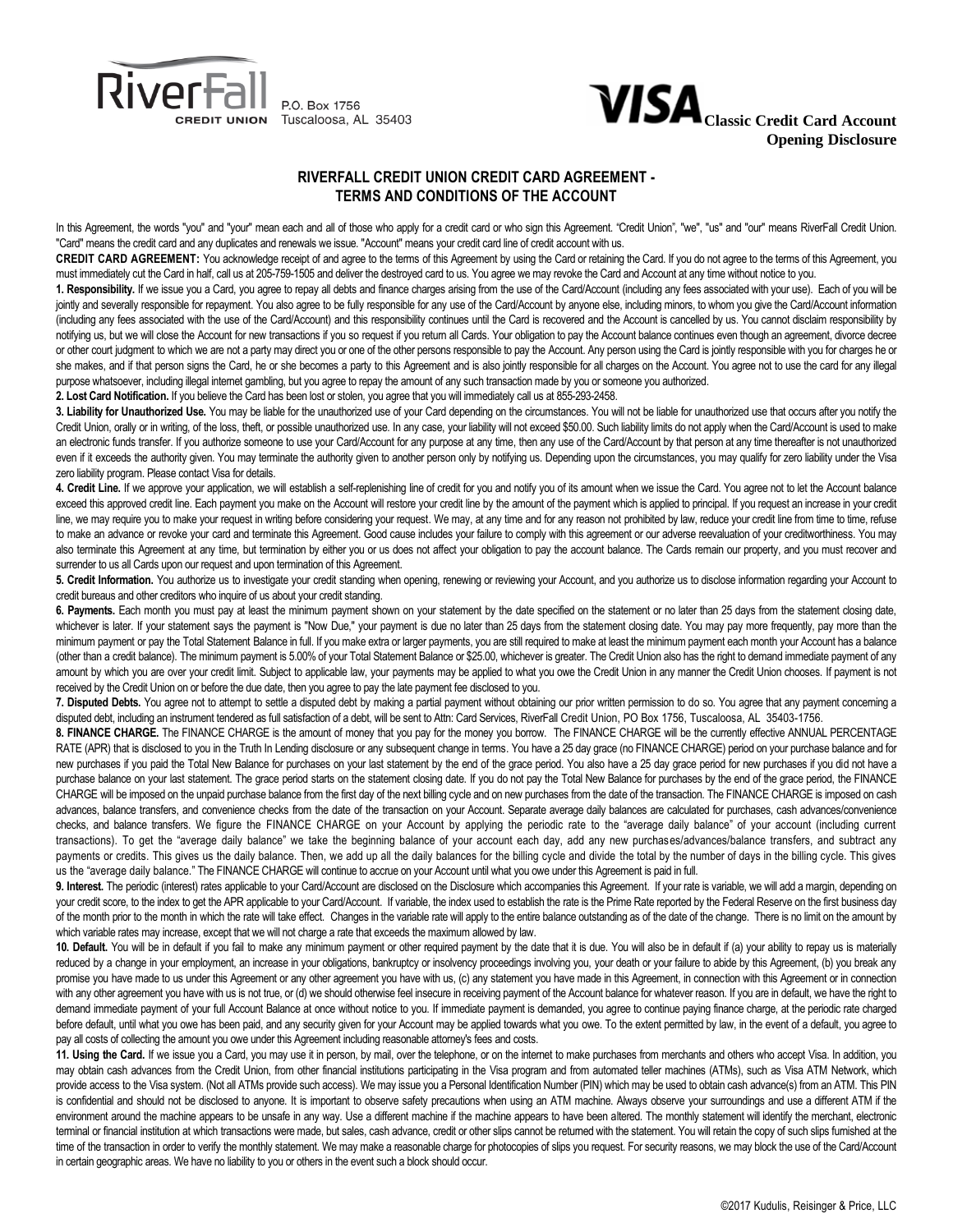



**12. Returns and Adjustments.** Merchants and others who honor the Card may give credit for returns or adjustments, and they will do so by sending us a credit slip which we will post to your Account. If your credits and payments exceed what you owe us, we will hold and apply this credit balance against future purchases and cash advances, or if it is \$1 or more, refund it on your written request or automatically after 6 months.

**13. Additional Benefits/Rewards.** We may offer additional benefits, including cash back incentives, and rewards, from time to time, at no additional charge, on your Account. You acknowledge and agree that we are not obligated to offer such services and they may be withdrawn at any time.

**14. Foreign Transactions.** Purchases and cash advances made in foreign countries and foreign currencies will be billed to you in U.S. Dollars. The conversion rate to dollars will be determined in accordance with the operating regulations established by Visa, and you agree to accept those terms. The currency conversion rate used on the processing date may differ from the rate that would have been used on the date of the transaction and/or the statement posting date.

**15. Plan Merchant Disputes.** We are not responsible for the refusal of any plan merchant or financial institution to honor your Card. We are subject to claims and defenses (other than tort claims) arising out of goods or services you purchase with the Card only if you have made a good faith attempt, but have been unable to obtain satisfaction from the plan merchant, and: (a) your purchase was made in response to an advertisement we sent or participated in sending you, or (b) your purchase cost more than \$50 and was made from a plan merchant in your state or within 100 miles of your home. Any other disputes you must resolve directly with the plan merchant.

**16. Security Interest. As a condition of our granting you credit, you grant the Credit Union a consensual lien on all shares and/or deposits in the Credit Union owned by you now or in the future to secure this Account, except that this lien shall not apply to Individual Retirement Accounts (IRA's) or other accounts that would lose special tax treatment under federal or state law if given as security. You also agree and acknowledge that the Credit Union has a statutory lien over said shares and/or deposits. If you are in default, we can apply any shares and/or deposits without prior notification. You agree that any cross-collateralization provision contained in any other agreement**  wherein you pledge collateral to secure all debts owed to the Credit Union will extend to this Account, and you agree that any security interest in any collateral will also secure this account. A dwelling, however, will never be considered as security for this Account, notwithstanding anything to the contrary in any other Agreement. You **grant the Credit Union a purchase money security interest on goods purchased with the Card. Any consensual lien, cross-collateralization, mandatory arbitration, or waiver of rights clauses referenced herein will not apply during any period when you are considered a "covered borrower" under the Military Lending Act.** 

17. Effect of Agreement. This Agreement is the contract which applies to all transactions on your Account even though the sales, cash advance, credit or other slips you sign or receive may contain different terms. We may amend this Agreement from time to time by sending you any advance written notice required by law. Any amendment to this Agreement will take effect on the day it is mailed unless advance notice is required by law. Your use of the Card thereafter will indicate your agreement to the amendments. To the extent the law permits, and we indicate in our notice, amendments will apply to your existing Account balance as well as to future transactions.

**18. Statements and Notices.** Statements and notices will be mailed to you at the most recent address you have given the Credit Union or delivered electronically as per your consent. Notice sent to any one of you will be considered notice to all of you. You must notify us of any address change.

**19. General Terms.** No delay in enforcement of our rights under this Agreement will result in any loss of our rights or relieve you of any of your obligations. If any provision of this Agreement is deemed invalid, the rest of this Agreement will remain in full force and effect. The paragraph headings are for convenience only and do not form a part of this Agreement. The terms and conditions of this Agreement are governed by and construed in accordance with the laws of the State of Alabama and any applicable Federal law without regard to their choice of law provisions.

**20. Fees.** In addition to the fees disclosed to you in a tabular format, you agree to pay fees for services that will be disclosed to you at the time the service is requested or on our Truth in Savings disclosure, as amended from time to time.

a. Late payment fee. If your account is subject to a Late Payment Fee, the fee will be charged to our account when you do not make the required minimum payment by or within the number of days of the statement Payment Due Date set forth on the Disclosure accompanying this Agreement

b. Over-The-Credit Limit Fee. If you have elected the feature to allow your account to go over your credit limit, we may charge you a fee as allowed by law. However, in no case will we impose an over-the-limit fee except in the next two billing cycles unless you have obtained an additional extension of credit in excess of such credit limit during each subsequent cycle or you have reduced the balance below the credit limit as of the end of each billing cycle.

c. Returned payment fee. If you make your payment by check, and that payment is returned for any reason, we may charge a returned item fee to your account. Please see the application disclosure for a fee schedule.

**21. Arbitration:** Any controversy or claim arising out of or relating to this Agreement and/or Account shall be settled by binding arbitration. You further agree that any such arbitration shall take place in Tuscaloosa, Alabama. Judgment upon any award rendered by the arbitrator may be entered by any court having jurisdiction thereof. The arbitrator shall determine the prevailing party, and the costs and expenses of the arbitration proceeding, including the arbitrator's fees, shall be borne by the non-prevailing party, unless otherwise required by law. No provision of this Agreement, nor the exercise of any right under this agreement, shall waive the arbitration requirement or limit the right of the Credit Union to: (1) obtain provisional or ancillary remedies, such as injunctive relief, writ of attachment, or protective order from a court having jurisdiction before, during, or after the pendency of any arbitration, (2) exercise self-help remedies, such as set-off; (3) evict, foreclose against or sell any real or personal property collateral by the exercise of a power of sale under a mortgage or other security agreement or instrument, a deed of trust, or applicable law; (4) exercise any other rights under this agreement upon the breach of any term or condition herein; or, (5) to proceed with collection of the Account through all other legal methods, including, but not limited to, proceeding in court to obtain judgment. Any and all arbitration under this contract will take place on an individual basis; class arbitrations and class actions are not permitted. YOU FURTHER AGREE THAT YOU ARE WAIVING THE RIGHT TO TRIAL BY JURY AND TO PARTICIPATE IN A CLASS ACTION.

22. Military Lending Act. Federal law provides important protections to members of the Armed Forces and their dependents relating to extensions of consumer credit. In general, the cost of consumer credit to a member of the Armed Forces and his or her dependent may not exceed an annual percentage rate of 36 percent. This rate must include, as applicable to the credit transaction or account: The costs associated with credit insurance premiums; fees for ancillary products sold in connection with the credit transaction; any application fee charged (other than certain application fees for specified credit transactions or accounts); and any participation fee charged (other than certain participation fees for a credit card account).

**Your Billing Rights: Keep this Document for Future Use**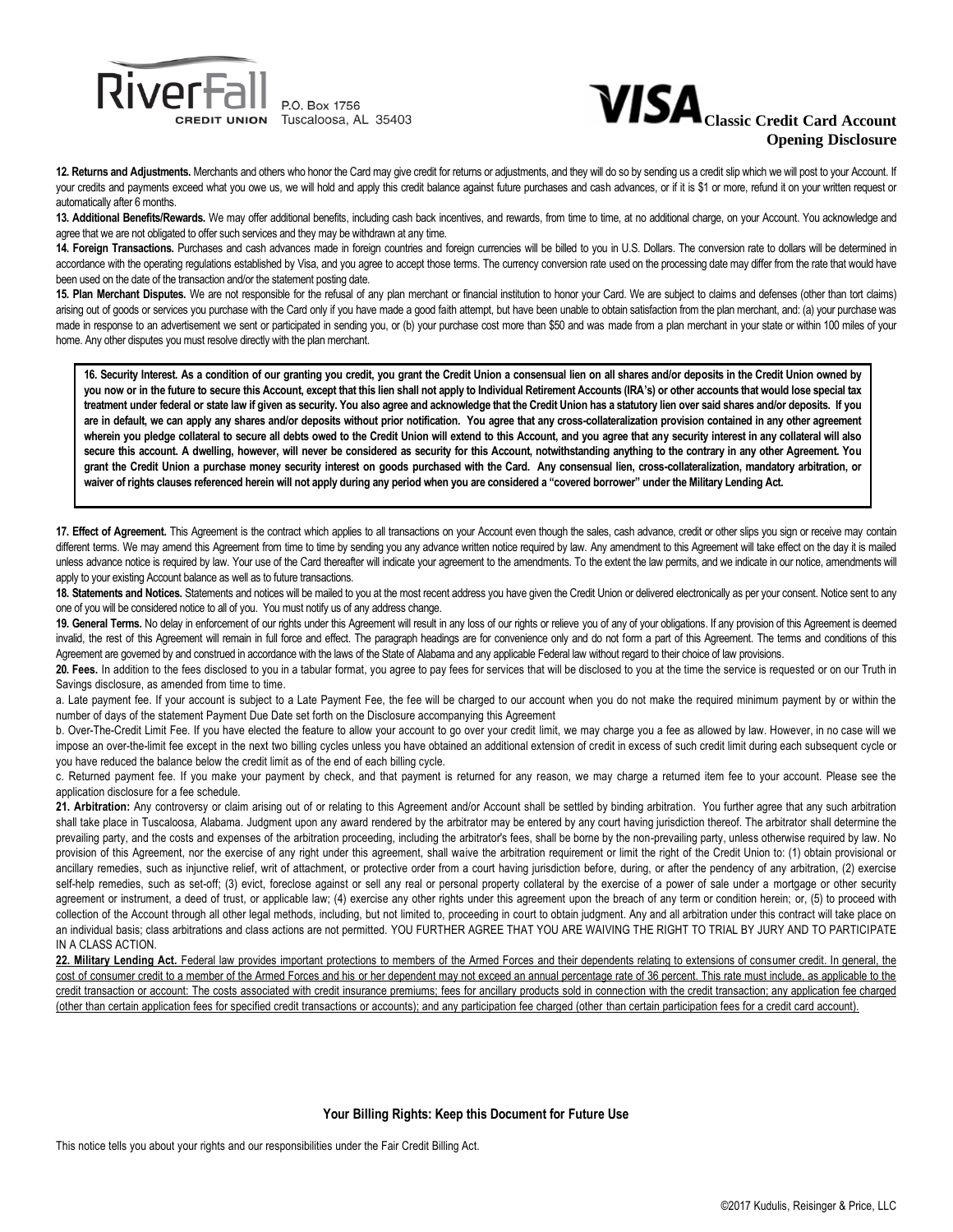



# **Classic Credit Card Account**

**Opening Disclosure**

**What To Do If You Find a Mistake on Your Statement:** If you think there is an error on your statement, write to us at: Attn: Card Services RiverFall Credit Union, PO Box 1756, Tuscaloosa, AL 35403-1756. You may also contact us on the Web: www.riverfallcu.com.

In your letter, give us the following information:

- Account information: Your name and account number.
- Dollar amount: The dollar amount of the suspected error.
- Description of problem: If you think there is an error on your bill, describe what you believe is wrong and why you believe it is a mistake.

#### **You must contact us:**

Within 60 days after the error appeared on your statement. You must notify us of any potential errors in writing. You may call us, but if you do we are not required to investigate any potential errors and you may have to pay the amount in question.

**What Will Happen After We Receive Your Letter -** When we receive your letter, we must do two things:

- 1. Within 30 days of receiving your letter, we must tell you that we received your letter. We will also tell you if we have already corrected the error.
- 2. Within 90 days of receiving your letter, we must either correct the error or explain to you why we believe the bill is correct.

While we investigate whether or not there has been an error:

- We cannot try to collect the amount in question, or report you as delinquent on that amount.
- The charge in question may remain on your statement, and we may continue to charge you interest on that amount.
- While you do not have to pay the amount in question, you are responsible for the remainder of your balance.
- We can apply any unpaid amount against your credit limit.

After we finish our investigation, one of two things will happen:

- If we made a mistake: You will not have to pay the amount in question or any interest or other fees related to that amount.
- If we do not believe there was a mistake: You will have to pay the amount in question, along with applicable interest and fees. We will send you a statement of the amount you owe and the date payment is due. We may then report you as delinquent if you do not pay the amount we think you owe.

If you receive our explanation but still believe your bill is wrong, you must write to us within 10 days telling us that you still refuse to pay. If you do so, we cannot report you as delinquent without also reporting that you are questioning your bill. We must tell you the name of anyone to whom we reported you as delinquent, and we must let those organizations know when the matter has been settled between us. If we do not follow all of the rules above, you do not have to pay the first \$50 of the amount you question even if your bill is correct.

## **Your Rights If You Are Dissatisfied With Your Credit Card Purchases**

If you are dissatisfied with the goods or services that you have purchased with your credit card, and you have tried in good faith to correct the problem with the merchant, you may have the right not to pay the remaining amount due on the purchase. To use this right, all of the following must be true:

- 1. The purchase must have been made in your home state or within 100 miles of your current mailing address, and the purchase price must have been more than \$50. (Note: Neither of these are necessary if your purchase was based on an advertisement we mailed to you, or if we own the company that sold you the goods or services.)
- 2. You must have used your credit card for the purchase. Purchases made with cash advances from an ATM or with a check that accesses your credit card account do not qualify.
- 3. You must not yet have fully paid for the purchase.

If all of the criteria above are met and you are still dissatisfied with the purchase, contact us in writing at: Attn: Card Services, RiverFall Credit Union, PO Box 1756, Tuscaloosa, AL 35403-1756 www.riverfallcu.com.

While we investigate, the same rules apply to the disputed amount as discussed above. After we finish our investigation, we will tell you our decision. At that point, if we think you owe an amount and you do not pay, we may report you as delinquent**.**